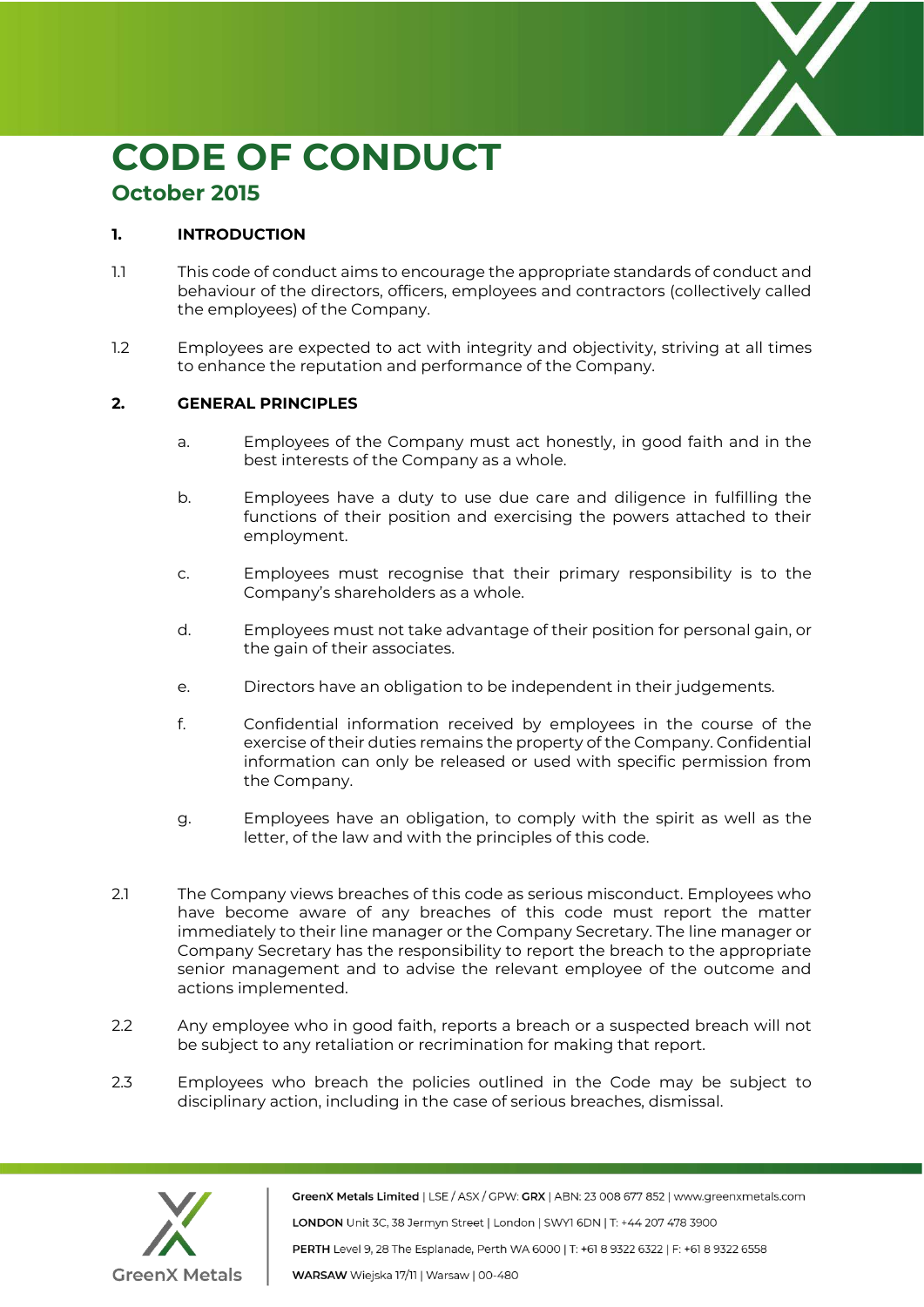

#### **3. DIRECTORS AND EXECUTIVES**

The following additional comments apply to directors and executives of the Company and aim to ensure directors and executives have a clear understanding of the Company's expectations of their conduct.

#### *3.1 Fiduciary duties*

All directors and executives have a fiduciary relationship with the shareholders of the Company. Directors and executives occupies a unique position of trust with shareholders, which makes it unlawful for directors and executives to improperly use their position to gain advantage for themselves.

#### *3.2 Duties of directors*

Each director must endeavour to ensure that the Company is properly managed so as to protect and enhance the interests of all shareholders. To this end, directors need to devote sufficient time and effort to understand the Company's operations.

Directors should ensure that shareholders and the ASX are informed of all material matters which require disclosure and avoid or fully disclose conflicts of interest.

#### *3.3 Conflict of interest*

At all times directors and executives must be able to act in the interests of the Company. Where the interests of associates, the personal interests of directors and executives or a directors' and executives' families may conflict with those of the Company, then the director must immediately disclose such conflict and either:

- a. eliminate the conflict, or
- b. abstain from participation in any discussion or decision-making process in relation to the subject matter of the conflict.

Executive directors must always be alert to the potential for a conflict of interest between their roles as executive managers and their fiduciary duty as directors.

#### *3.4 Insider trading*

Information concerning the activities or proposed activities of the Company, which is not public and which could materially affect the Company's share price must not be used for any purpose other than valid Company requirements.

#### *3.5 Managing Director and Chief Financial Officer ("CFO")*

It is the responsibility of the Managing Director and the Company CFO (or equivalents) to provide written assurances to the Board that in all material respects:

- a. the financial reports submitted to the Board represent a true and fair view of the Company's financial condition and operational results; and
- b. the Company's risk management and internal compliance and control system is operating efficiently and effectively.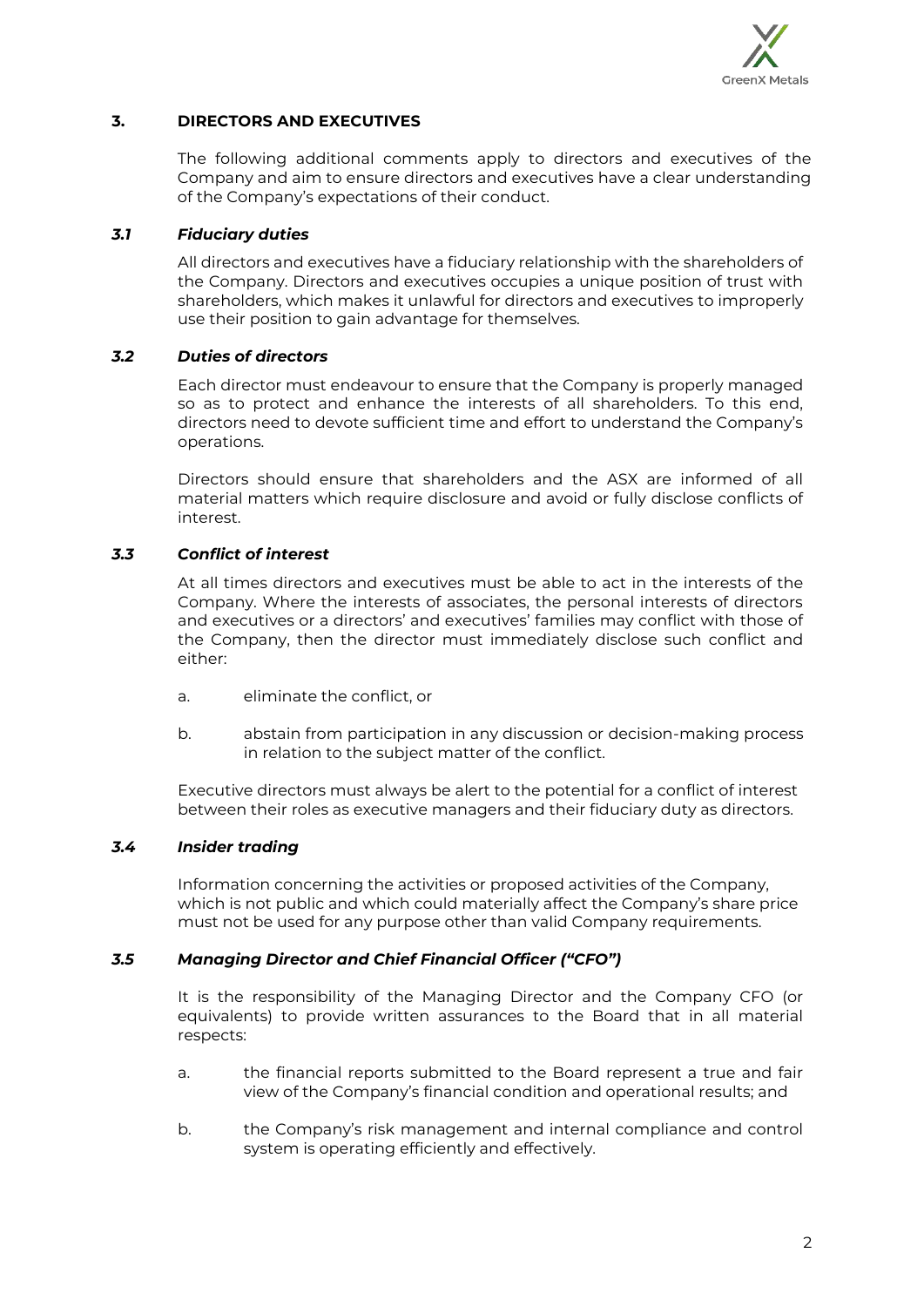

#### **4. ANTI-BRIBERY AND UNETHICAL INDUCEMENTS**

- 4.1 All employees must comply with all applicable Anti-Bribery Laws.
- 4.2 No employee is permitted or authorised under any circumstances to take any action in violation of any Anti-Bribery Laws, and will not pay, offer, promise, or authorise the payment of money or anything of value, directly or indirectly, to any Government Official for the purpose of:
	- a. influencing any act or decision of such person in his/her official capacity;
	- b. inducing such person to act (including through action or omission) in violation of the lawful duty of such person;
	- c. securing any improper advantage; or
	- d. inducing such person to use his/her influence to affect or influence any act or decision of a Government Authority, in order to assist in obtaining or retaining business for or with, or directing business to, any person.
- 4.3 If the jurisdiction that the Company operates in has prescribed limits on gifts, business courtesies, or facilitation payments, then these limits must not be exceeded.
- 4.4 All permitted gifts, business courtesies, or facilitation payments must be approved in writing by the CEO, CFO or Country Manager.

### **5. STAKEHOLDERS**

- 5.1 The Board recognises that the primary stakeholders in the Company are its shareholders. Other legitimate stakeholders in the Company include employees, customers and the general community.
- 5.2 The Company's primary objective is to create shareholder wealth through capital growth and continued successful exploration, evaluation, development and mining of its mineral projects.
- 5.3 The Company is committed to conducting all its operations in a manner which:
	- a. protects the health and safety of all employees, contractors and community members;
	- b. recognises, values and rewards the individual contribution of each employee;
	- c. achieves a balance between economic development, maintenance of the environment and social responsibility;
	- d. maintains good relationships with suppliers and the local community; and
	- e. is honest, lawful and moral.
- 5.4 All employees (including directors) are expected to act with the utmost integrity and objectivity, striving at all times to enhance the reputation and performance of the Company.